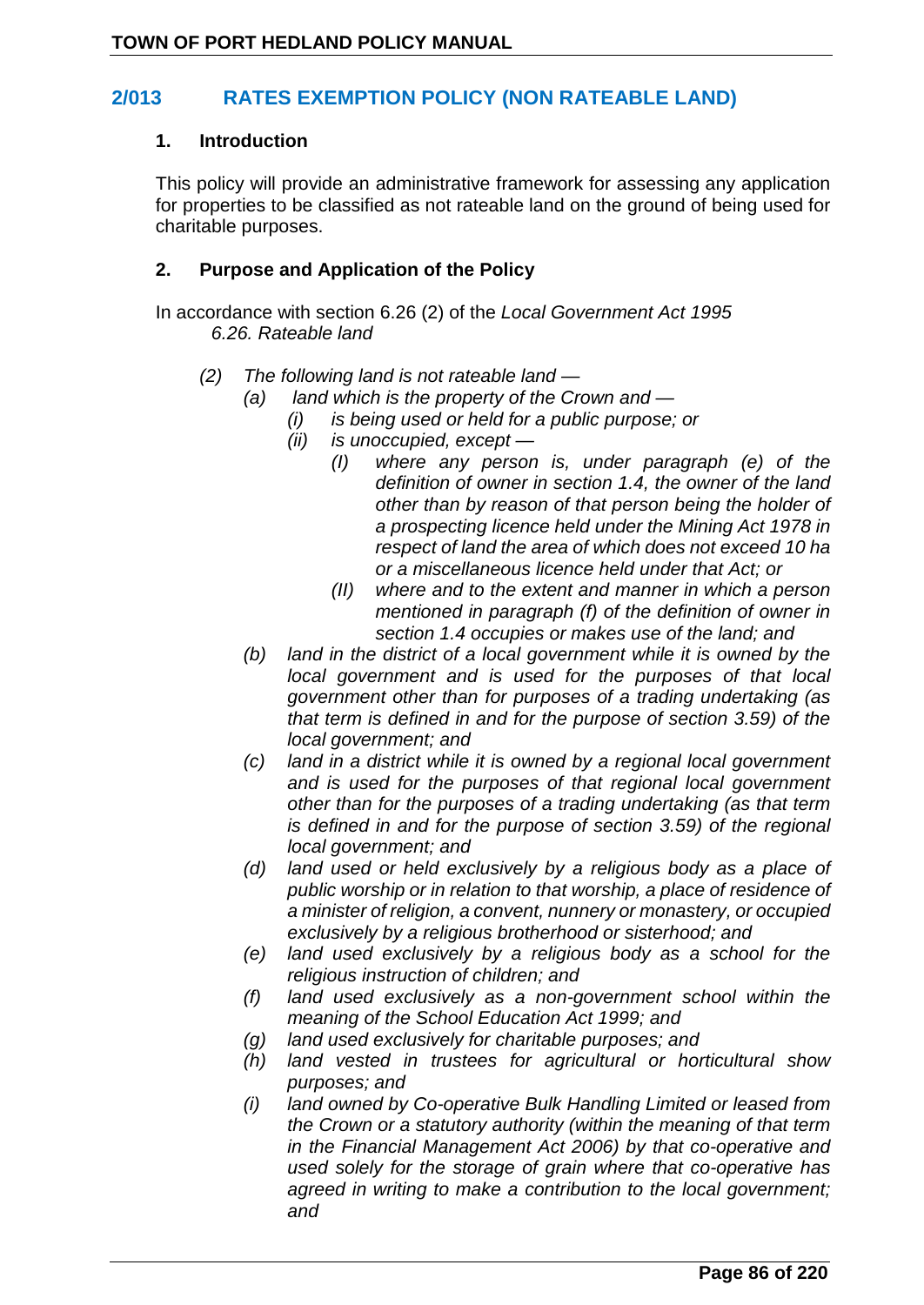- *(j) land which is exempt from rates under any other written law; and*
- *(k) land which is declared by the Minister to be exempt from rates.*
- *(3) If Co-operative Bulk Handling Limited and the relevant local government cannot reach an agreement under subsection (2)(i) either that cooperative or the local government may refer the matter to the Minister for determination of the terms of the agreement and the decision of the Minister is final.*
- *(4) The Minister may from time to time, under subsection (2)(k), declare that any land or part of any land is exempt from rates and by subsequent declaration cancel or vary the declaration.*
- *(5) Notice of any declaration made under subsection (4) is to be published in the Gazette.*
- *(6) Land does not cease to be used exclusively for a purpose mentioned in subsection (2) merely because it is used occasionally for another purpose which is of a charitable, benevolent, religious or public nature.*

### **3. Provisions**

- a) All applications for exemption under s6.26(2)(g) of the *Local Government Act 1995* must be in writing on the prescribed form and contain a declaration as to the accuracy of the information contained therein,
- b) An application will be required to be lodged every two years and is to be assessed in accordance with this policy,
- c) Council may request information from an organisation on a yearly basis if, Council considers this appropriate,
- d) Council may request additional information from an organisation making application if it considers it necessary to do so,
- e) Information requested under paragraph d. above is not limited to, but typically include copies of the Constitution of the organisation, recent financial statements of the organisation and information demonstrating precisely how any land the subject of the application is used,
- f) For land to be treated as newly recognised not rateable land under section 6.26(2)(g), or if a new application for exemption is required under paragraphs b. or c. above, an application must be made by 31 March for the rating year that precedes the rating year to which the applications relates. Late applications submitted after the due date will not be considered under any circumstances and instead will be deferred to the next financial year for consideration by Council.4. Policy

Determination of whether land is 'used exclusively for charitable purposes' for the purpose of section 6.26(2)(g) of the *Local Government Act 1995* is made by reference to the common law on charitable purposes. Council is only able to grant an exemption from rates under section 6.26(2)(g) if an applicant demonstrates that the land in question is being used exclusively for charitable purposes according to criteria that has been developed by case law on this subject.

The essential elements for an exemption under section 6.26(2)(g) are:-

- a) It is the use of the land that is in question, not whether the body in question has a charitable purpose,
- b) The use in question must be for charitable purposes as that is defined by common law; and
- c) The land must be used exclusively for a charitable purpose.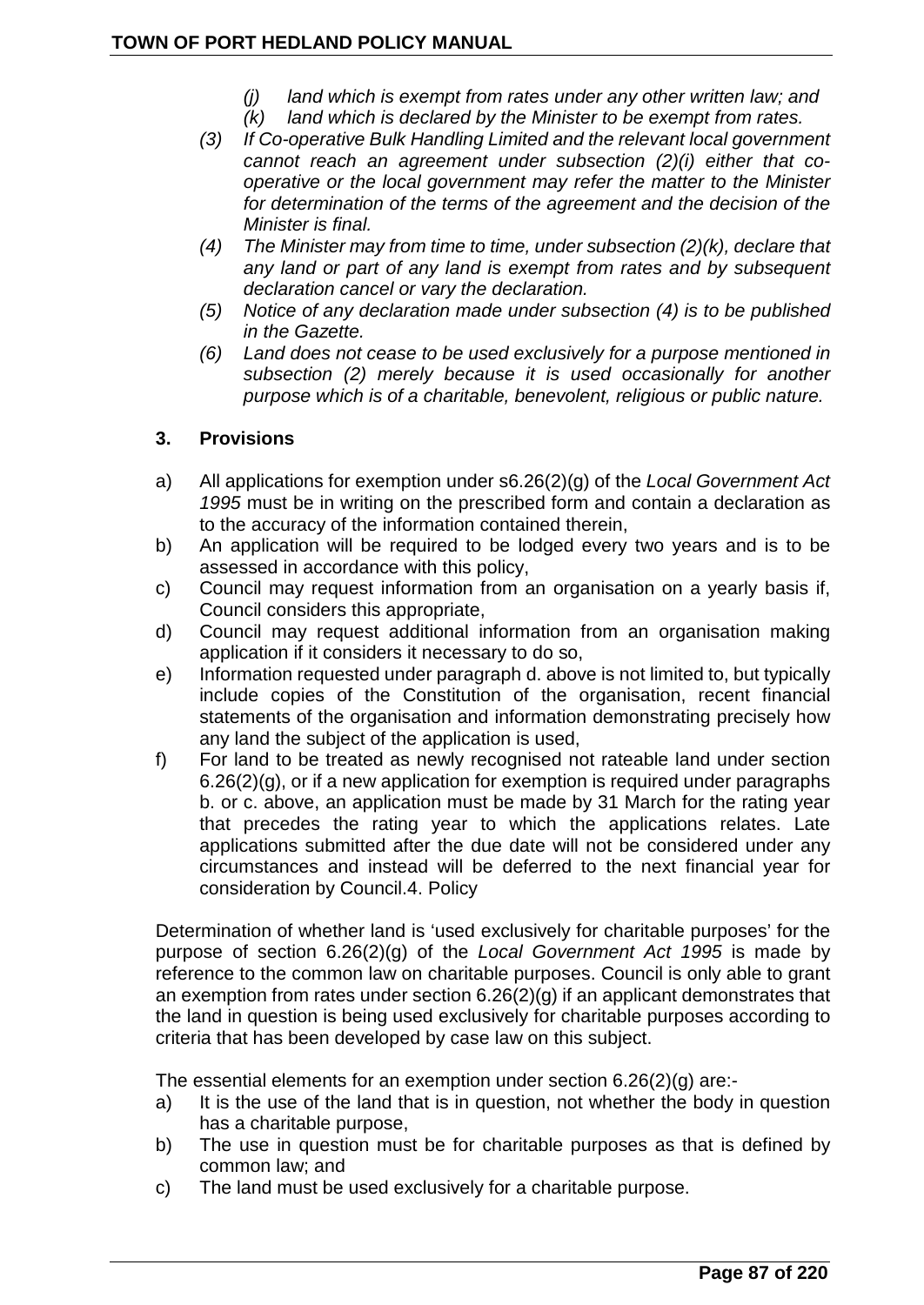An exemption under this policy is will only be available to not-for-profit organisations. The organisation and land use must be for public benefit, where that benefit is available to members of the public in general or a sufficient section of the general public. Consideration will be given to the quantum of the rates burden in relation to the turnover of the organisation.

| Council adoption date and resolution no.                                                   | 22 June 2011 OCM                                          |
|--------------------------------------------------------------------------------------------|-----------------------------------------------------------|
| Date of adoption of amendment and<br>resolution number<br>do not delete the previous dates | 22 February 2012 OCM<br>25 February 2015 OCM (201415/177) |
| <b>Relevant legislation</b>                                                                | <b>Local Government Act 1995</b>                          |
| Delegated authority                                                                        |                                                           |
| <b>Business unit</b>                                                                       | Finance                                                   |
| Directorate                                                                                | <b>Corporate Services</b>                                 |
| Review frequency                                                                           | As Required                                               |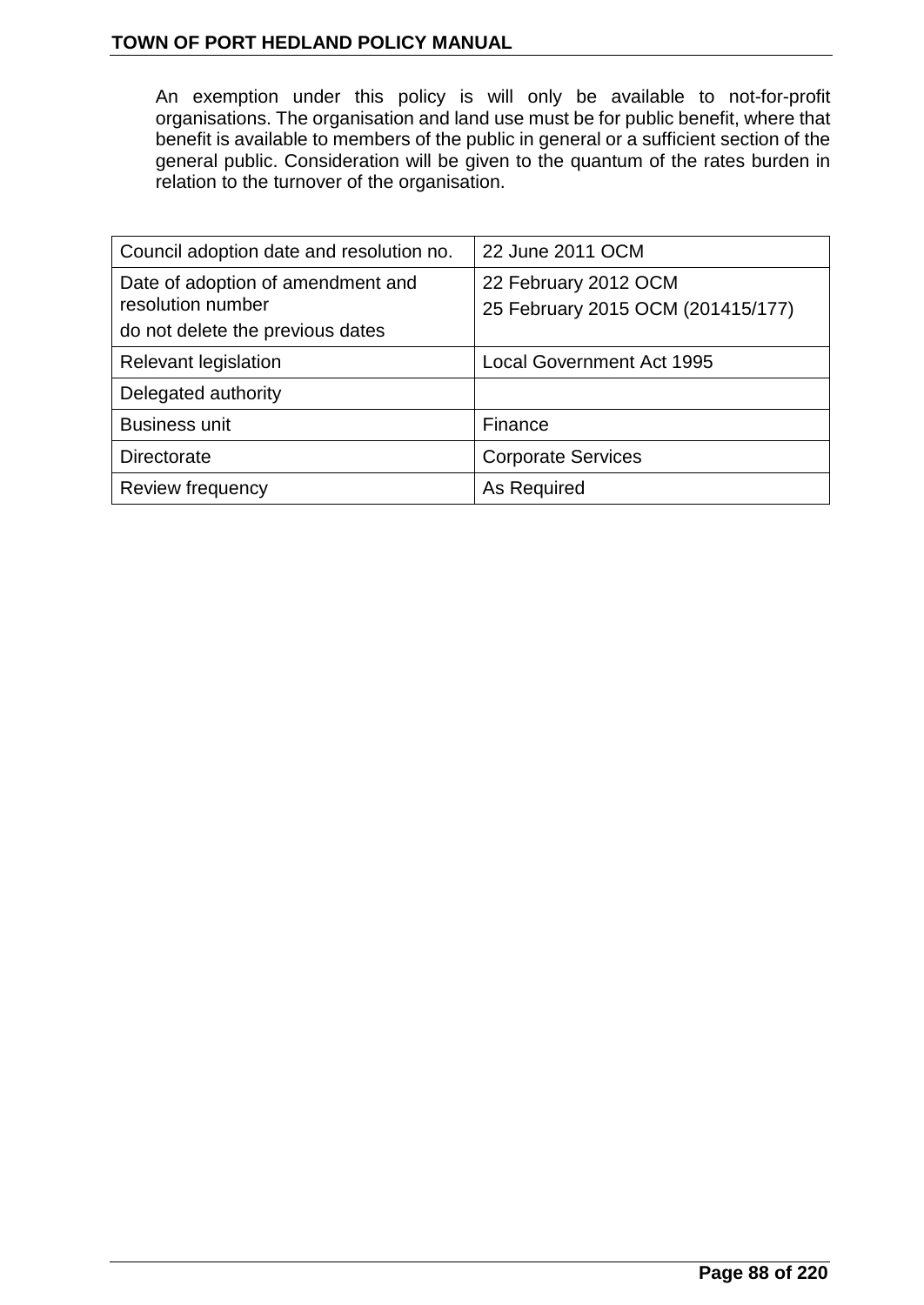## **2/014 RATES CONCESSION POLICY (RATEABLE LAND)**

#### **1. Introduction**

This policy will provide an administrative framework for assessing an applications requesting the waiving or granting concession from rates to 'not for profit' community based organisations occupying rateable land.

#### **2. Purpose and Application of the Policy**

In accordance with section 6.47 of the *Local Government Act 1995*

*6.47 Concessions*

*Subject to the Rates and Charges (Rebates and Deferments) Act 1992, a local government may at the time of imposing a rate or service charge or at a later date resolve to waive\* a rate or service charge or resolve to grant other concessions in relation to a rate or service charge.* 

*And Financial Management Regulations 1996*

*69A. When concession under Act s. 6.47 can not be granted A local government is not to exercise a power to grant a concession in relation to a rate or service charge under section 6.47 of the Act in circumstances where the concession is based on whether or not, or the extent to which, the land in respect of which the rate or service charge is imposed is occupied by a person who owns the land. [Regulation 69A inserted in Gazette 7 Jan 2005 p. 72.]*

The purpose of the policy is to identify a process to be followed by any 'not for profit' community based organisation providing a benefit to the community from rateable land for the relief from rates.

#### **3. Provisions**

- a) All applications for exemption must be in writing on the prescribed form and contain a declaration as to the accuracy of the information contained therein.
- b) An application will be required to be lodged every two years and is to be assessed in accordance with this policy.
- c) Council may request information from an organisation on a yearly basis if, Council considers this appropriate,
- d) Council may request additional information from an organisation making an application if it considers it necessary to do so,
- e) Information requested under paragraph c. above is not limited to, but may typically include copies of the Constitution of the organisation, recent annual financial statements of the organisation and information demonstrating precisely how any land the subject of an application is used,
- f) An application must be made by 31 March of the rating year that precedes the rating year to which the application relates. Late applications submitted after the due date will not be considered under any circumstances and instead will be deferred to the next financial year for consideration by Council.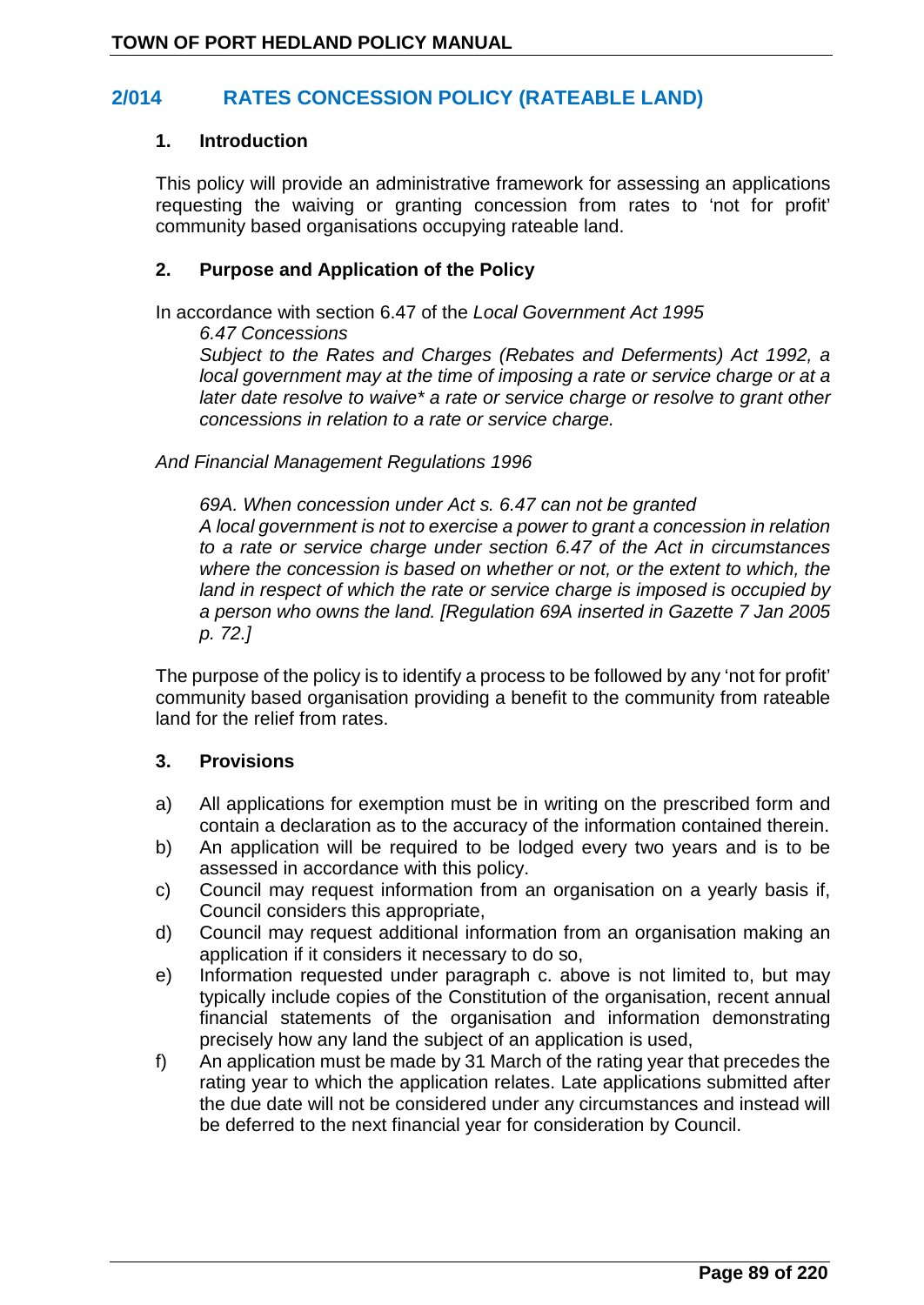### **4. Policy**

It is the policy of the Town of Port Hedland that any concession of rates in respect of any rateable land in the Council area will be available only when the applicant satisfies the requirement of this Policy.

Rates concessions will only be provided to community groups or associations that operate as a body corporate or an Incorporated Association and not to an individual.

The Town of Port Hedland will determine what is of benefit to the community for the purpose of this policy.

Rates concessions for residential properties not used in the primary service delivery of the community group or association's activities or services will not be eligible for a concession.

Community groups or associations, that in the opinion of the Council, provide activities, which are not core activities, and are in direct competition with a service provided by any established private operator within the district, will not be eligible for a rates concession.

The percentage ranges from 50% to 100% of the rates that are payable. Whether a concession is granted in response to an application or, if a concession is granted, the percentage of the rates that may be waived, is entirely at the discretion if Council and the granting of a concession in any year, will not guarantee that any future concessions will be granted.

To apply for an exemption under this policy, the owner of the property must be listed as a Charitable Institution as well as use the property for a charitable purpose only.

The following organisations may be registered as charitable institutions:

- religious bodies
- public benevolent institutions
- universities and university colleges (not charitable institutions for payroll tax)
- primary and secondary schools
- **kindergartens**
- institutions that
- mainly care for sick, aged or infirm persons
- relieve poverty
- provide full-time care for children (e.g. foster homes)
- are primarily charitable or for the public good (the principal object or pursuit must not be leisure, recreational, social or sporting).

| Council adoption date and resolution no.                                                   | 22 June 2011 OCM                                          |
|--------------------------------------------------------------------------------------------|-----------------------------------------------------------|
| Date of adoption of amendment and<br>resolution number<br>do not delete the previous dates | 22 February 2012 OCM<br>25 February 2015 OCM (201415/177) |
| Relevant legislation                                                                       | <b>Local Government Act 1995</b>                          |
| Delegated authority                                                                        |                                                           |